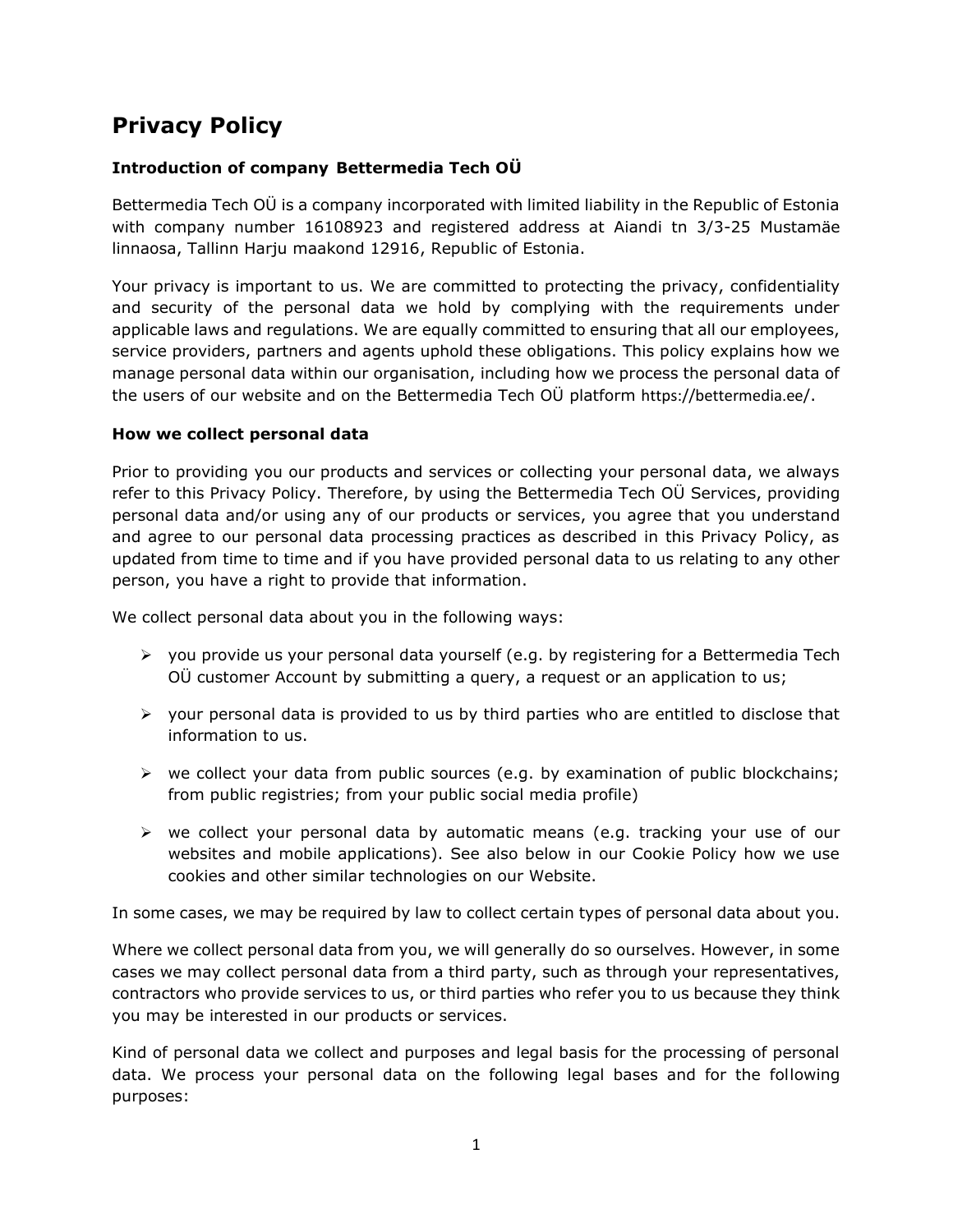- $\triangleright$  Processing on the basis of the performance of the contract between us. We mainly process your personal data to provide our products and services to you on the basis of the agreement we have concluded with you. This also includes providing customer support and contacting you otherwise as regards the Website or our products and services and taking steps prior to entering into an agreement with you (e.g. identifying you on the basis of your personal data we require and verify that you are allowed to use our products and services under our Services Terms of Use and any other relevant terms as set out by Bettermedia Tech OÜ from time to time). For the foregoing, we process the personal data including the following:
	- o Personal identification information (e.g. full name [first, any middle and second first and second last and last], date of birth, gender, ID documentation, passport numbers, Non-Signature IDs, utility bills, nationality, signature, photographs, employer, job title and tax ID number);
	- $\circ$  contact details (e.g. e-mail address, phone number, home and work address);
	- o financial information (e.g. credit and debit card numbers, PANs, IBANs, bank account numbers and details, sort codes and other payment details, payslips);
	- $\circ$  communication data (e.g. records of our communications with you, including any messages you send us);
	- o blockchain-related information (e.g. blockchain identifiers, such as blockchain addresses and public keys);
	- $\circ$  transaction information (e.g. transactions you make on our platform, including the name of the recipient, the amount of the transaction and the time stamp);
	- $\circ$  account log-in and usage data (e.g. emails and passwords that you create when registering for a Bettermedia Tech OÜ Account, details of any products or services that we provide to you, survey responses, information provided to our support team, public social networking posts, authentication data, security questions, user IDs, click-stream data and other data collected via cookies and similar technologies);
	- $\circ$  online identifiers (e.g. geolocation, IP address, browser fingerprint, browser name and version and OS) and other information that may be present on documentation that we may ask you to provide for the purposes of proving your identity.
- $\triangleright$  Without this information, we may not be able to provide you with our products or services (or with all the features and functionality offered by our products or services) or to respond to queries or requests that you submit to us.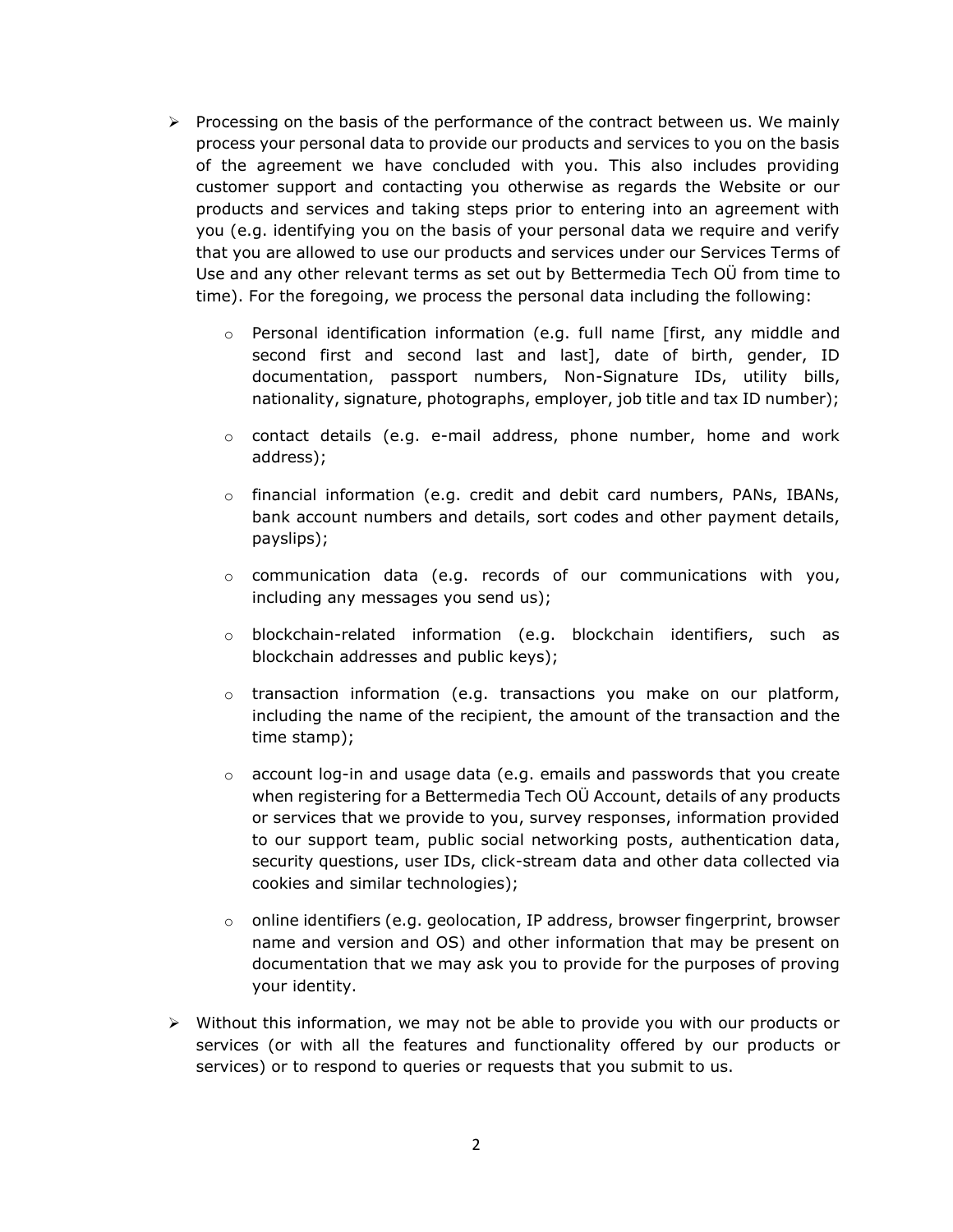- $\triangleright$  Processing on the basis based on our legal obligation. We may also process your personal data to fulfill our obligations arising from the law, our AML and CTF obligations (e.g. properly identifying you, monitoring your use of our website, products and services, and transmitting data to supervisory authorities).
- $\triangleright$  Processing based on our legitimate interest. We process the data received from your use of the Bettermedia Tech OÜ Services (e.g. information about how you move around on and use our website) to improve the user experience in using the website and the products and services. Improving our website, products and services includes carrying out market analysis and research, education and training programs for our staff and planning and forecasting business activities and other internal business processes. The legal basis for this is our legitimate business interest to improve the Bettermedia Tech OÜ Services and the user experience and our business as a result thereof. Considering the nature of the data and that we use the data in an aggregated manner, your interests or fundamental rights and freedoms do not override our legitimate interest.
- $\triangleright$  We may also process your personal data to safeguard our rights (e.g. establishing, exercising and defending legal claims, debt collection). The legal basis for this is our legitimate interest to protect our legal rights and ensure the performance of the agreement concluded between us. In such case, your interests or fundamental rights and freedoms do not override our legitimate interests.
- $\triangleright$  To the extent required by applicable data protection requlation, you have the right to object to the processing of your personal data which is based on legitimate interest (see also section "Your rights" below).
- $\triangleright$  Processing on the basis of your consent. We may also process your personal data based on your consent (e.g. for direct marketing purposes, including sending you our newsletter or informative e-mails). When processing is based on consent, you can withdraw your consent at any time by clicking on the 'unsubscribe' link at the end of each e-mail. Please note that withdrawing consent does not affect the lawfulness of processing based on consent before its withdrawal. For specifications about how we use your personal data for direct marketing purposes, please see section "Direct marketing" below.

## **Direct marketing and profiling for marketing purposes**

If you have given us your consent to provide you with materials about our and our partner's products or services, from time to time we may use your personal data for direct marketing purposes. We send you materials and offerings that, in our opinion, would be of interest of you. You can opt-out of receiving marketing communications from us any time by clicking on the 'unsubscribe' link at the bottom of each e-mail or contacting us at [info@bettermedia.ee](mailto:info@bettermedia.ee)

In order to find out which offerings would interest you, we draw up your profile based on the following information:

❖ identifying information, such as your name and date of birth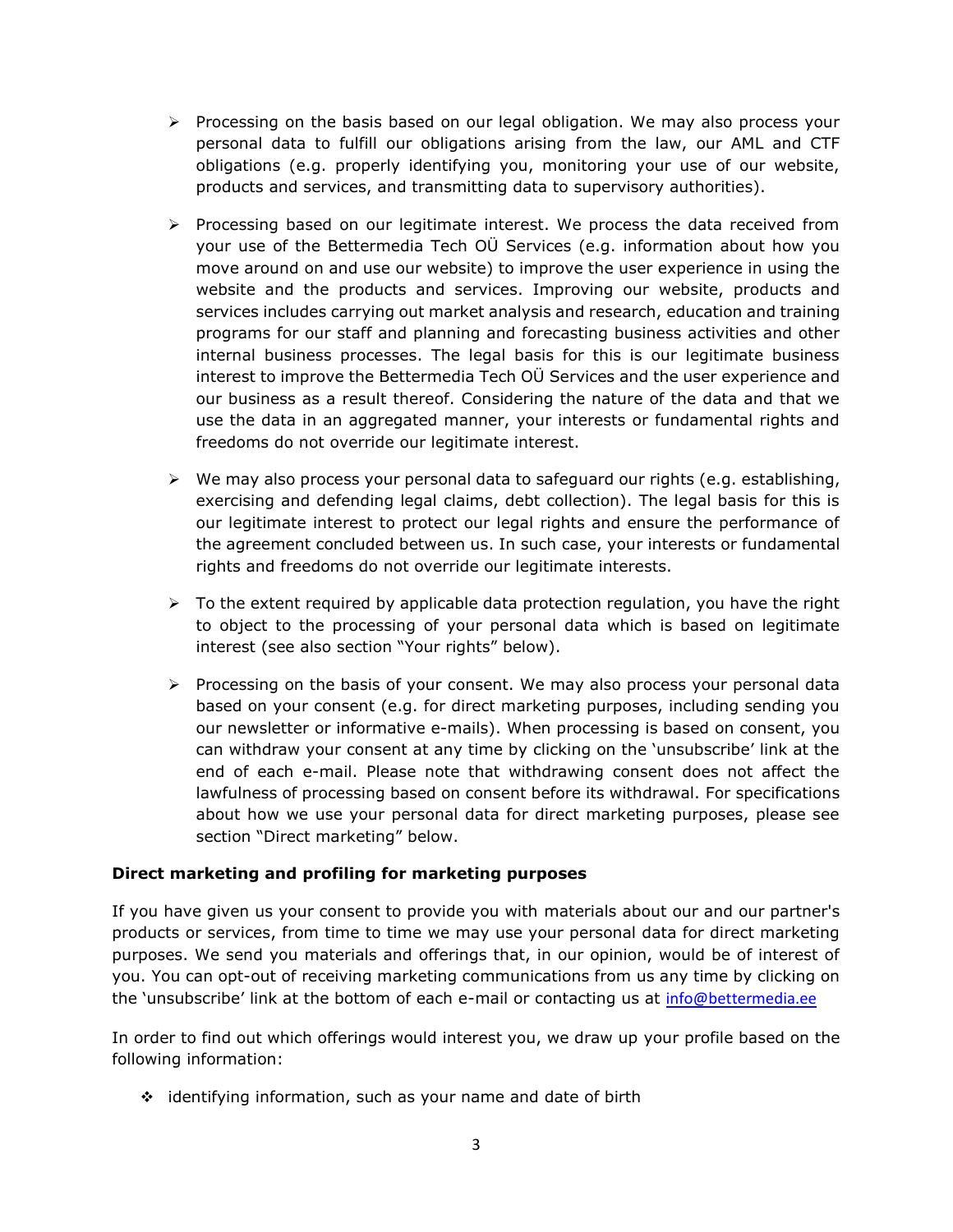- ❖ contact information, such as your postal address and email address
- ❖ products and services portfolio information and demographic data held by us from time to time

We may use your personal data to market the following products and/or services to you:

- ❖ creating, purchasing and/or trading digital assets;
- ❖ software and hardware wallets for holding digital assets; and
- ❖ other products or services related to digital assets

We only share your personal data when we have a valid reason for it and when we are legally permitted to do so.

- $\triangleright$  Data processors. We use carefully selected service providers (data processors) in processing your personal data. We only use service providers that provide sufficient guarantees to implement appropriate technical and organizational security measures to protect your personal data. We have concluded appropriate data processing agreements with the service providers and shall remain responsible for their actions in respect of the processing of your personal data.
- $\triangleright$  The data processors we use include the following: e-mail service providers, website analytics service providers, liquidity providers and data hosting service providers. Should you require more detailed information as regards the data processors we use (e.g. their names and location) please contact us via the contact details below.
- $\triangleright$  Third parties. In some circumstances, we also share your personal data with third parties who act as independent data controllers as regards your personal data. We only share your personal data with third parties if stipulated herein, if required under the applicable law (e.g. when we are obliged to share personal data with the authorities), or with your consent.
- $\triangleright$  We also may need to share your personal data with third persons in relation to our need to protect our legal rights (e.g. attorneys and debt collection agencies). The legal basis for this is our legitimate interest to protect our legal rights and ensure the performance of the agreement. In such case, your interests or fundamental rights and freedoms do not override our legitimate interests.
- $\triangleright$  We may disclose your personal data to an acquirer, successor or assignee as part of any merger, acquisition, debt financing, sale of assets, or similar transaction, as well as in the event of an insolvency, bankruptcy, or receivership in which information is transferred to one or more third parties as one of our business assets. The legal basis for this is our legitimate interest to exercise our right to business. In such case, we make sure that your rights and conditions as a data subject shall not be decreased, in which case your interests or fundamental rights and freedoms do not override our legitimate interests.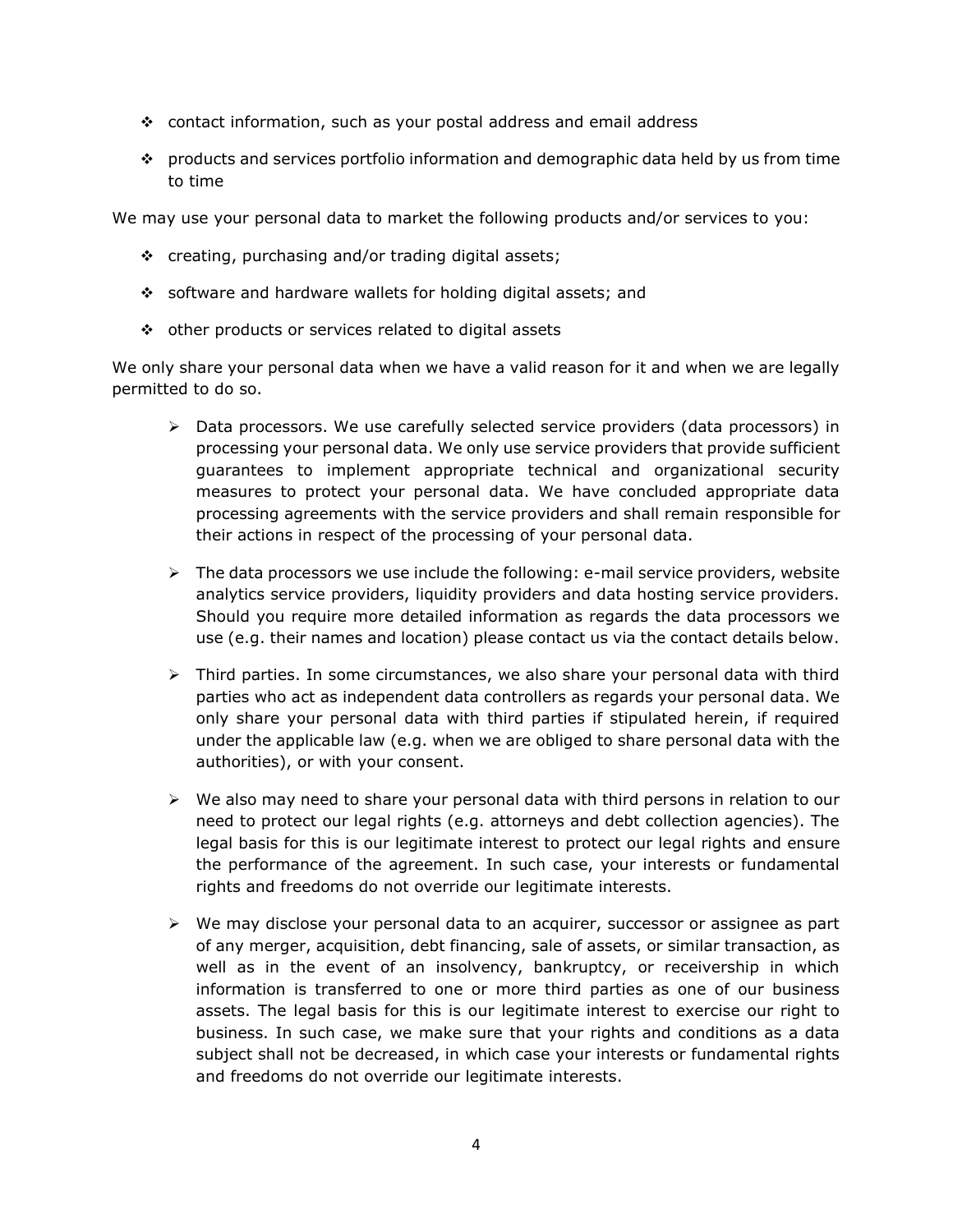- $\triangleright$  Additionally, we may share your personal data with other third persons in order to fulfil our legal obligations (e.g. auditors, authorities). The legal basis for such sharing is compliance with our legal obligations.
- $\triangleright$  Furthermore, we will share your data with your representatives, advisers and others you have authorised to interact with us on your behalf. Please note, that we consider such authorisation as your consent and therefore your request for such an activity must be present to us in a written form.

*We will never sell your personal data to any third party.*

## **Security of data**

We take the appropriate technical and organisational security measures in protecting your personal data.

We retain your personal data for as long as is necessary for the purposes they were collected for, as long as necessary to safeguard our rights, or as long as required by the applicable law. We may retain your personal data for a number of years after the end of our relationship if it is necessary to safeguard our rights or required under the applicable law. If your personal data is being processed for several different purposes, the longest retention period shall apply.

In general, we store your personal data as follows:

- $\triangleright$  information on legal transactions between us is retained for as long the agreement between us is valid and for a period of 10 years as of when a claim falls due unless otherwise provided by law, asking you occasionally to update your personal data;
- $\triangleright$  billing information is retained for 7 years as of the end of the financial year in which the information was provided to us;
- $\triangleright$  cookies' information is retained according to our Cookie Policy below;
- $\geq$  all other data is retained for 5 years.

## **Access, correction and your other rights**

To the extent required by applicable data protection regulations, you have all the rights of a data subject as regards your personal data. Such rights include the following:

- $\triangleright$  request access to your personal data;
- ➢ obtain a copy of your personal data;
- $\triangleright$  rectify inaccurate or incomplete personal data;
- ➢ erase personal data;
- $\triangleright$  restrict the processing of personal data;
- $\triangleright$  portability of personal data;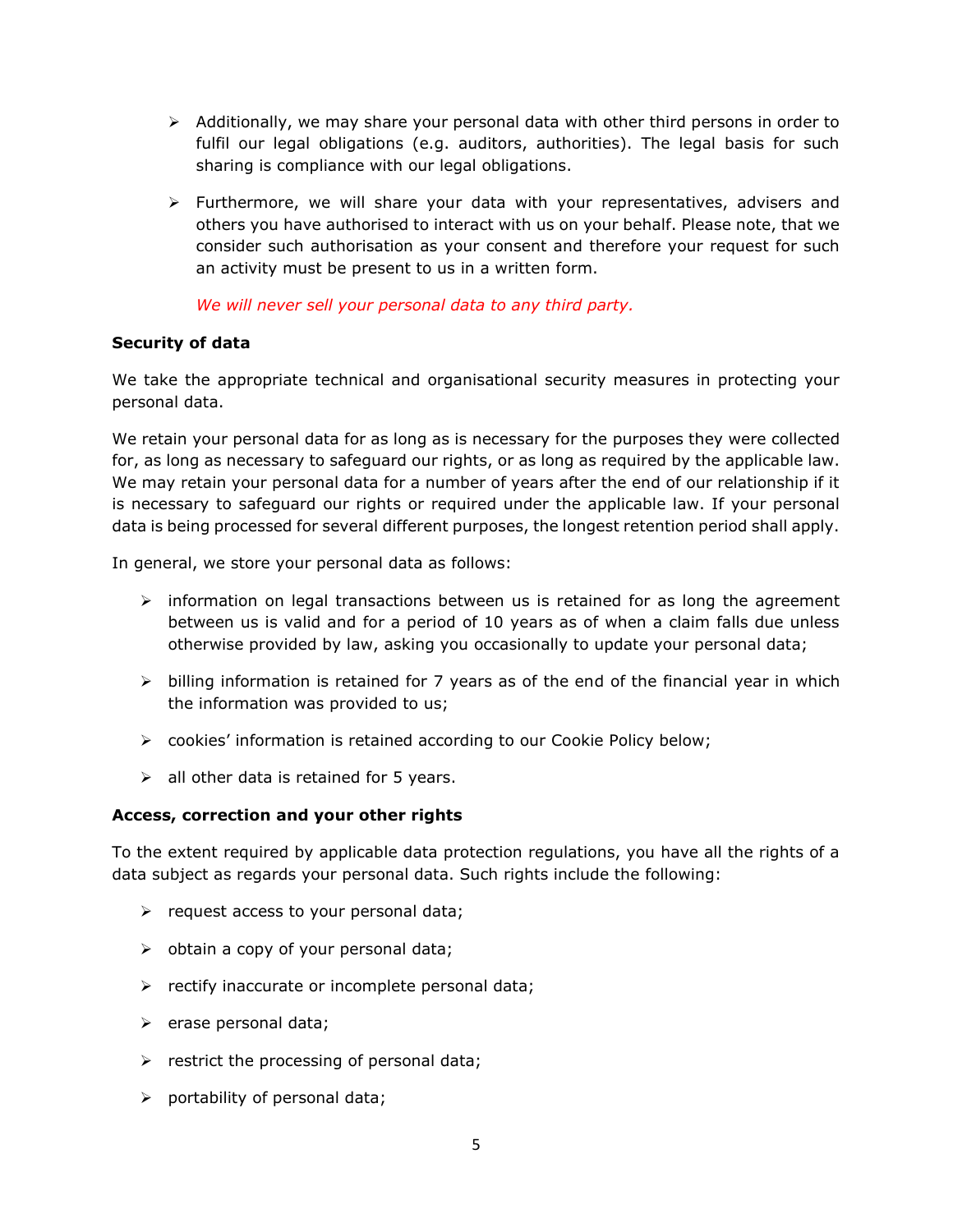$\triangleright$  object to processing of personal data which is based on legitimate interest and personal data which is processed for direct marketing purposes.

Please note that your rights as a data subject are not absolute and are subject to such considerations as allowed under the applicable law.

In order to exercise your rights, please contact us on the contact details below. Please note that you can exercise some rights (e.g. review and update your personal data) already by logging into your account. To protect the integrity and security of the information we hold, we may ask that you follow a defined access procedure, which may include steps to verify your identity. In certain cases, provided it is allowed under the applicable law, we may charge you an administration fee for providing you with access to the information you have asked for, but we will inform you of this before proceeding. There may be cases where we are unable to provide the information you request, such as where it would interfere with the privacy of others or result in a breach of confidentiality. In these cases we will let you know why we cannot comply with your request.

## **Complaints**

We try to meet the highest standards in order to protect your privacy. However, if you are concerned about the way in which we are managing your personal data and think we may have breached any applicable privacy laws, or any other relevant obligation, please contact our privacy compliance team using the contact details set out below. We will make a record of your complaint and refer it to our internal complaint resolution department for further investigation. We will deal with the matter as soon as we can, and keep you informed of the progress of our investigation.

In addition to the foregoing, you also have the right to lodge a complaint with the Estonian data protection authority (Estonian Data Protection Inspectorate) or the court.

## **Changes to this policy**

We may make changes to this policy from time to time to take into account changes to our standard practices and procedures or where necessary to comply with applicable new laws, regulations, case-law and guidelines issued by competent authorities. Should the changes be material to you, we will notify you by e-mail and pop-up on the website. The latest version of this policy will always be available on our website.

## **Governing law**

If you are a data subject in the European Union or the processing of your personal data takes place in the context of an agreement you have concluded with Bettermedia Tech OÜ of Estonia, the processing of your personal data shall be governed by the laws of the Republic of Estonia.

Contact details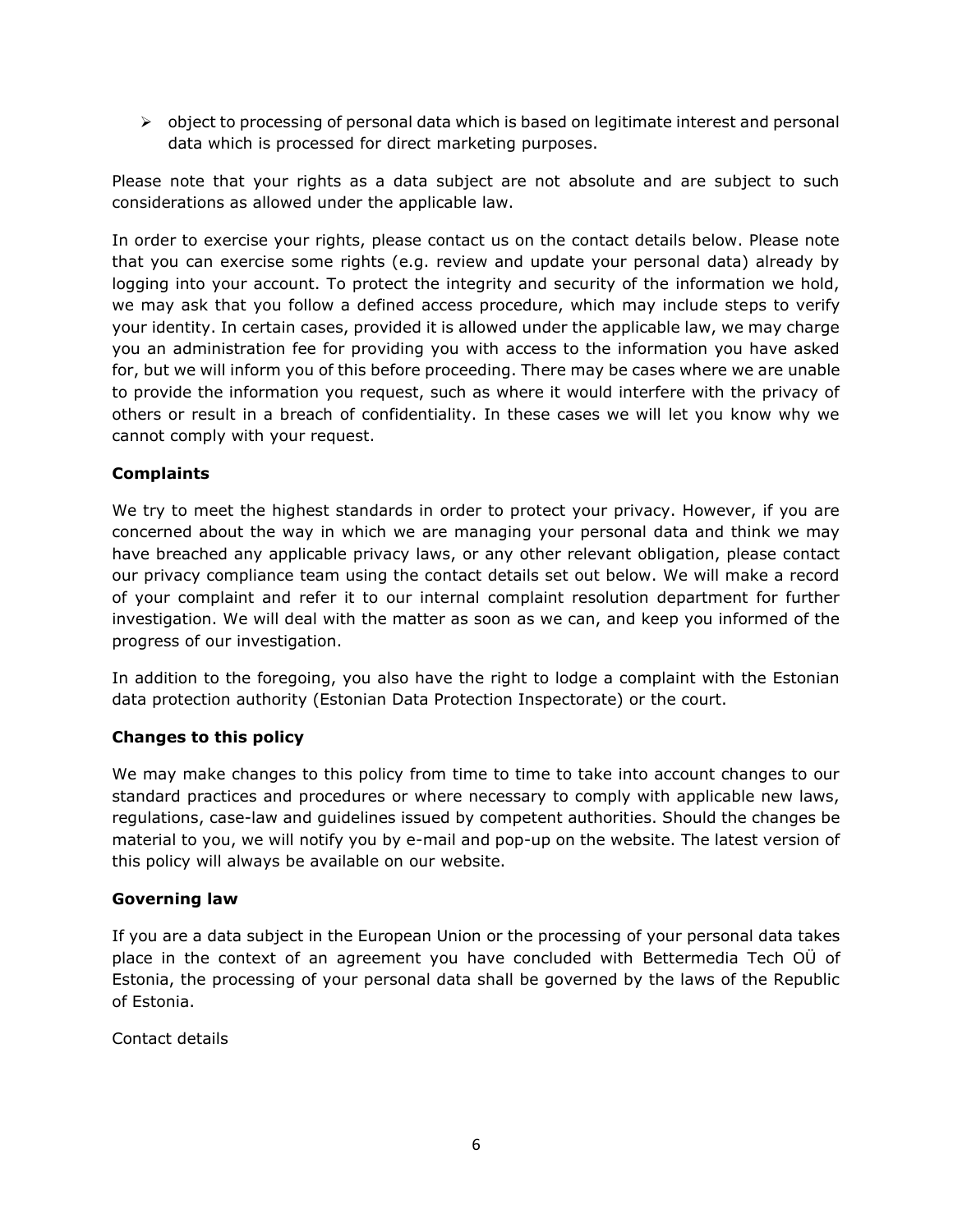If you want any further information from us on privacy matters or you would like to exercise your rights as a data subject, please contact our privacy compliance team at [info@bettermedia.ee](mailto:info@bettermedia.ee)

This Privacy Policy is valid from 01.03.2021

# **Cookie Policy**

This Cookie Policy explains which cookies and similar technologies Bettermedia Tech OÜ uses on the Website <https://bettermedia.ee/>

Cookies are small text files that are installed on your device from websites that you visit. Cookies enable to recognise and distinguish your device when visiting websites.

Websites use cookies for a variety of purposes, including to provide a browsing experience that is unique to you, for example so that a website can remember your log-in details and language preferences. Cookies are also used to learn how you interact with the website's content and to improve your experience when visiting the website. Cookies also allow to serve you specific content, such as videos and share content on social networks. Cookies are also used to deliver advertisements, to make them more relevant and meaningful, and to track the efficiency of advertising campaigns.

## **Types of cookies**

The following types of cookies can generally be used:

- $\triangleright$  Strictly necessary / technical cookies which are essential in order to enable you to move around the website and use the features of the website you have chosen.
- $\triangleright$  Functionality cookies which allow the website to remember your settings and preferences (such as language) to provide more personal ways to use the website.
- $\triangleright$  Performance / analytics cookies which collect information about how you use the website, for instance which pages you go to most often and which error messages from web pages you receive. These cookies are used to improve how the website works. In our case, these cookies are limited to aggregated statistical purposes.
- $\triangleright$  Targeting / advertising / behaviorally targeted advertising cookies which enable to show you personalised advertisements and conduct market research and analysis by using the data about your behavior and interests received from the website. These cookies can remember that your device has visited a site or service and may also be able to track your device's browsing activity on other sites or services. The data received may be shared with advertising networks and advertising service providers.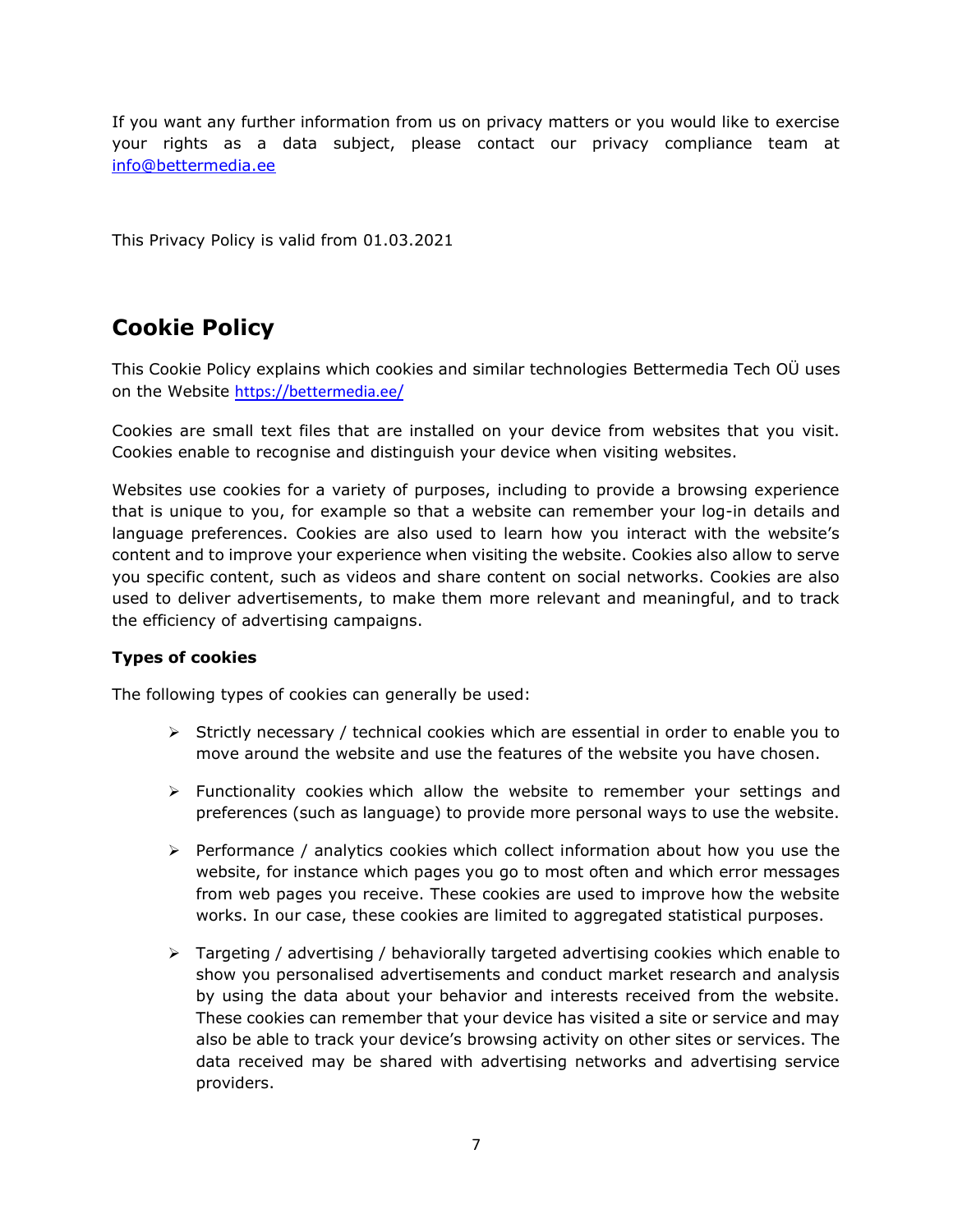- $\triangleright$  Multimedia cookies which store the technical information necessary for performing video or audio material.
- $\triangleright$  Social plug-ins to share content. Many social networks offer social plug-in modules which allow users of social networks to share content. Such plug-ins store cookies in the user's terminal and have access to it for the social network to be able to identify its members who interact with these plug-ins.

#### **First-party and third-party cookies**

First-party cookies are cookies that belong to the owner of the website. Third-party cookies are cookies that another party place on your device through the website. Third-party cookies may be placed on your device by someone providing a service for the owner of the website, for example to help them understand how their website is being used. Third-party cookies may also be placed on your device by other third parties so that they can use them to advertise products and services to you elsewhere on the Internet.

#### **Persistent and session cookies**

The length of time a cookie will stay on your device depends on whether it is a persistent or session cookie. Session cookies will only stay on your device until you stop browsing. Persistent cookies stay on your device until they expire or are deleted.

#### **Consent**

If the cookie is strictly necessary for the service requested by you, your consent for the use of such cookie is not required.

We also use cookies to personalise content and to provide you with an improved user experience. By using the Bettermedia Tech OÜ Services you consent to the deployment of cookies. You can control and manage cookies using your browser (see below). Please note that removing or blocking cookies can impact your user experience and some functionality may no longer be available. If the cookie is strictly necessary for the service requested by you, your consent for the use of such cookie is not required.

#### **Google Analytics**

Our Website uses Google Analytics, a web analytics service provided by Google, Inc. ("Google"). Google Analytics uses cookies to help the Website analyze how users use our website.

The information generated by the cookie about your use of the website (including your IP address) will be transmitted to and stored by Google on servers in the United States. Google will use this information for the purpose of evaluating your use of the website, compiling reports on website activity for website operators and providing other services relating to website activity and internet usage. Google may also transfer this information to third parties where required to do so by law, or where such third parties process the information on Google's behalf. Google will not associate your IP address with any other data held by Google.